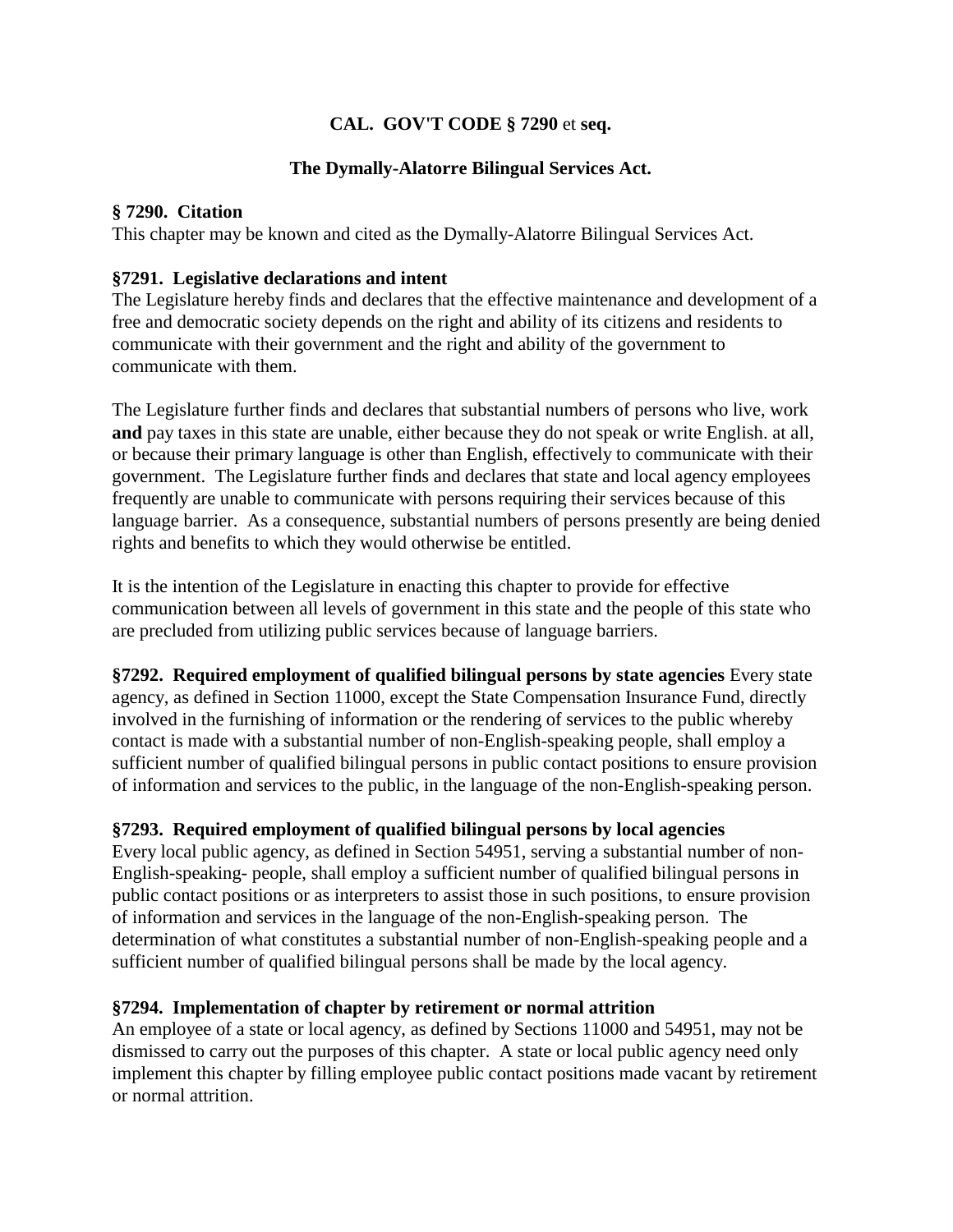### **§7295. Translation of materials explaining services available**

Any materials explaining services available shall be translated into any non-English language spoken by a substantial number of the public served by the agency. Whenever notice of the availability of materials explaining services available is given, orally or in writing, it shall be given in English and in the non-English language into which any materials have been translated. The determination of when these materials are necessary when dealing with local agencies shall be left to the discretion of the local agency.

# **§7295.2. Translation of state agency materials explaining services**

Every state agency which serves a substantial number of non-English speaking people and which provides materials in English explaining services shall also provide the same type of materials in any non-English language spoken by a substantial number of the public served by the agency. Whenever notice of the availability of materials explaining services available is given, orally or in writing, it shall be given in English and in the non-English language into which any materials have been translated. This section shall not be interpreted to require verbatim translations of any materials provided in English by a state agency.

### **§7295.4. Distribution of written materials in non-English language by state agency**

Whenever t state agency finds that the factors listed in both subdivisions (a) and (c) or (b) and (c) exist, it shall distribute the applicable written materials in the appropriate non-English language through its local offices or facilities to non-English-speaking persons, or, as an alternative, the state agency may instead elect to furnish translation aids, translation guides, or provide assistance at such local offices in completing English forms or questionnaires and in understanding English forms, letters or notices.

- (a) The written materials, whether forms. applications, questionnaires, letters or notices. solicit or require the furnishing of information from an individual or provide that individual with information.
- (b) The information solicited, required or furnished affects or may affect the individual's rights, duties or privileges with regard to that agency's services or benefits.
- (c) The local office or facility of the agency with which the individual is dealing, serves a substantial number of non-English-speaking persons.

### **§7296. "Bilingual person"**

As used in this chapter, a "bilingual person" is a person who is proficient in both the English language and the foreign language to be used.

# **§7296.2. "Substantial number of non-English-speaking people"**

As used in Sections 7292 and 7295.2, a "substantial number of non-English-speaking people" are members of a group who either do not speak English, or who are unable to effectively communicate in English because it is not their native language, and who comprise 5 percent or more of the people served by any local office or facility of a state agency.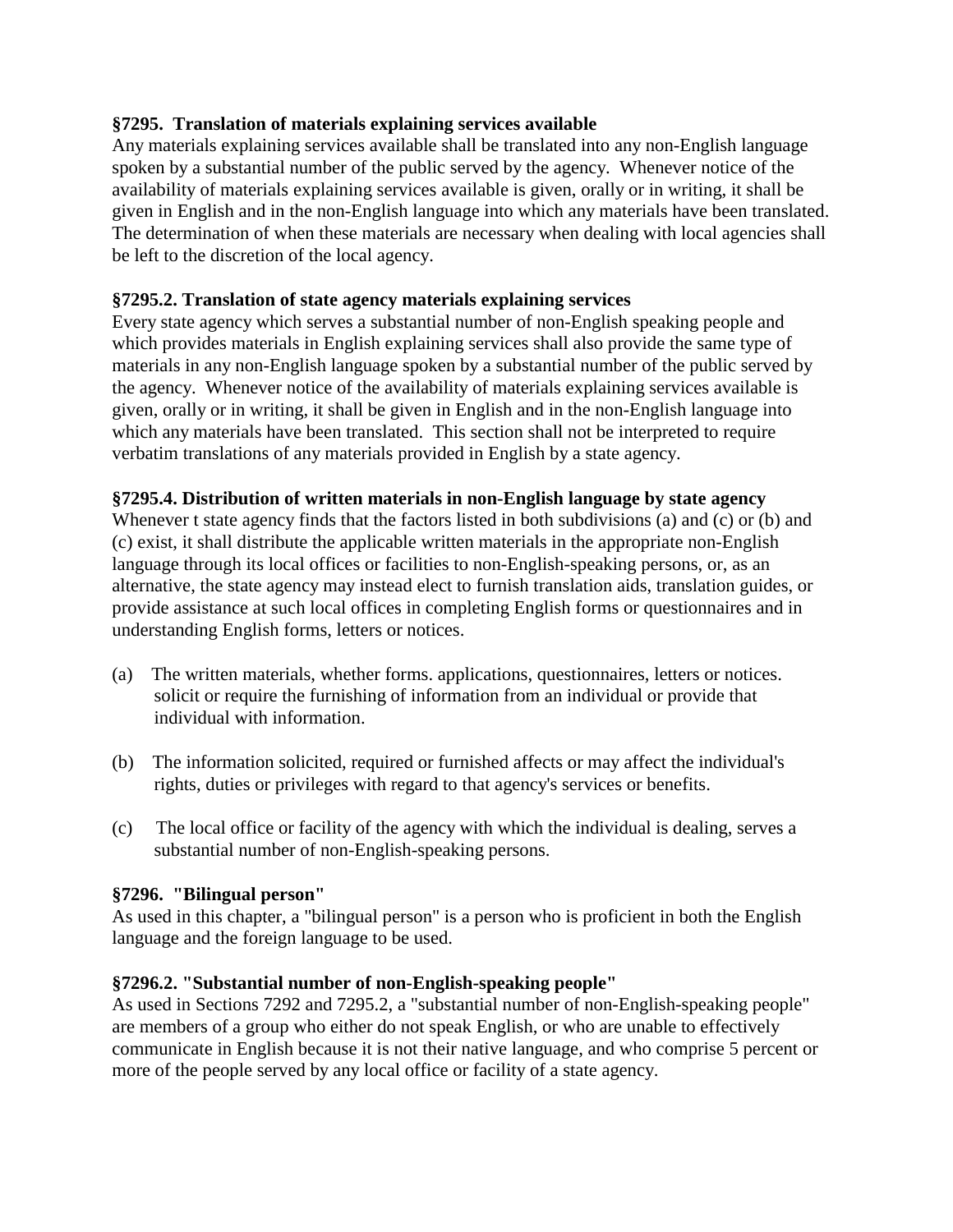**§7296.4. "A sufficient number of qualified bilingual persons in public contact positions"** As used in Section 7292, "a sufficient number of qualified bilingual persons in public contact positions" is the number required to provide the same level of services to non-English-speaking persons as is available to English-speaking persons seeking such services; provided, however, that where the local office or facility of the state employs the equivalent of 25 or fewer regular, full-time employees, it shall constitute compliance with the requirements of this chapter if a sufficient number of qualified bilingual persons are employed in public contact positions, or as interpreters to assist those in such positions, to provide the same level of services to non-English-speaking persons as is available to English-speaking persons seeking such services from such office or facility.

# **§7297. "Public contact position"**

As used in this chapter, a "public contact position" is a position determined by the agency to be one which emphasizes the ability to meet, contact and deal with the public in the performance of the agency's functions.

# **§7298. Exclusion of school districts and officers**

The provisions of this chapter are not applicable to school districts. county boards of education, or the office of a county superintendent of schools.

# **§7299. Implementation consistent with public funds, federal law, and civil service**

The provisions of this act shall be implemented to the extent that local, state or federal funds are available, and to the extent permissible under federal law and the provisions of civil service law governing the state and local agencies.

# **§7299.1. Telephone based interpretation services**

State agencies may, utilizing existing funds, contract for telephone based interpretation services in addition to employing bilingual persons in public contact positions.

### **§7299.2. Responsibilities of State Personnel Board**

The State Personnel Board shall be responsible for informing state agencies of their responsibilities under this chapter and providing state agencies with technical assistance, upon request on a reimbursable basis.

### **§7299.4. Survey by state agencies**

Each state agency shall conduct a survey of each of its local offices every two years to determine all of the following:

- (a) The number of public contact positions in each local office.
- (b) The number of bilingual employees in public contact positions, and the languages they speak, other than English.
- (c) The number and percentage of non-English-speaking people served by each local office, broken down by native language.